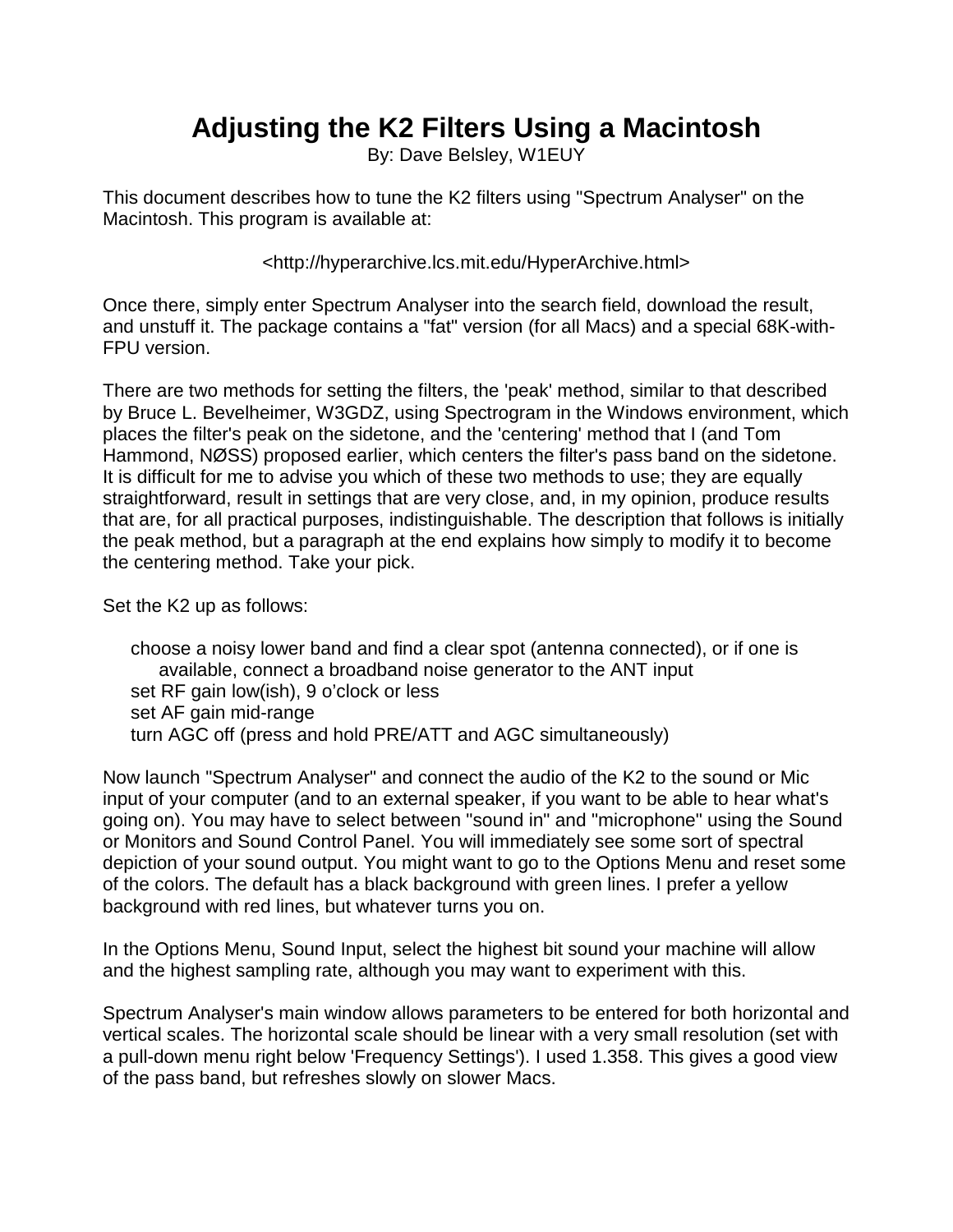Pick a range for the horizontal scale that is wide enough for the filter widths and that places your sidetone right in the middle. My sidetone is 680Hz, and I simply used a range of 0 to 1360 with 10 divisions. If your sidetone is 600Hz, try 0 to 1200. This might not be as wide as your FLT 1 width, but that really doesn't matter; you don't need to see the whole pass band for this filter.

Next set the vertical scale. For this method, pick the linear option. I started with a range of from 3e-13 to 4e-12 with 8 divisions. But different Macs have different sound input systems and so could respond differently. You should pick a range that produces a welldefined mound of color. This mound will be better defined for filters 2, 3, and 4 than for the broadest filter 1, so you might want experiment initially with filter 2 to get as clear a display as possible. Pick the 'from' value to allow this mound to be firmly planted on the bottom of the graph, with little activity occurring to its left or right. Picture a hay mound in a field of grass. Keep the mound, get rid of the grass. Pick the 'to' value to keep your mound within bounds. Remember, in setting these values, you can set both the coefficient and the exponent. Once you have a reasonable order of magnitude with the exponent, you can fine tune by changing the coefficient, say from 3e-13 to 4e-13.

You may leave all other parameters and check boxes in this window at their defaults.

You should now have a mound of splotchy color showing your filter shape, dancing around a bit with each refresh, and having several sharp spikes popping up and down at and near the center. With the broadest filter, there will be two separate humps.

Now go into CAL | FIL | Band- (I'm assuming you've already set your filter widths) and change the BFO setting to bring the peak position of the mound to the center vertical line, which is your sidetone. You'll have to use some judgement as to where the actual peak is, but, after a few refreshes, this becomes reasonably clear. For filters 2, 3, and 4, there will be a single peak to bring onto the center line. On the broadest filter, there will be two mounds. Bring the peak of the lower one onto the center line. You can now just pop from one filter to the next, setting the BFO for each. Then you can proceed through CW REVerse, SSB L, and SSB U using the same set up. Recall that, in setting cw reverse and SSB U, your BFO is on the other side of the filter.

If you prefer to use the centering method, do exactly the same as above, but, in the previous paragraph replace the part about moving the peak onto the center vertical (sidetone) line with the following: As you look at the mound of splotchy color, pick a horizontal line that has a vertical height about 1/5 way up from the bottom of your vertical scale. Focus your eyes only on the part of the mound whose height is above this line. This central part is your "bandwidth". Adjust the BFO to bring the center of this bandwidth onto the center vertical (sidetone) line.

See the next page for an example display from Spectrum Analyser for the Mac while aligning the K2's filters. It would appear that the filter bandwidth may have been set to 400 Hz for this screen capture.